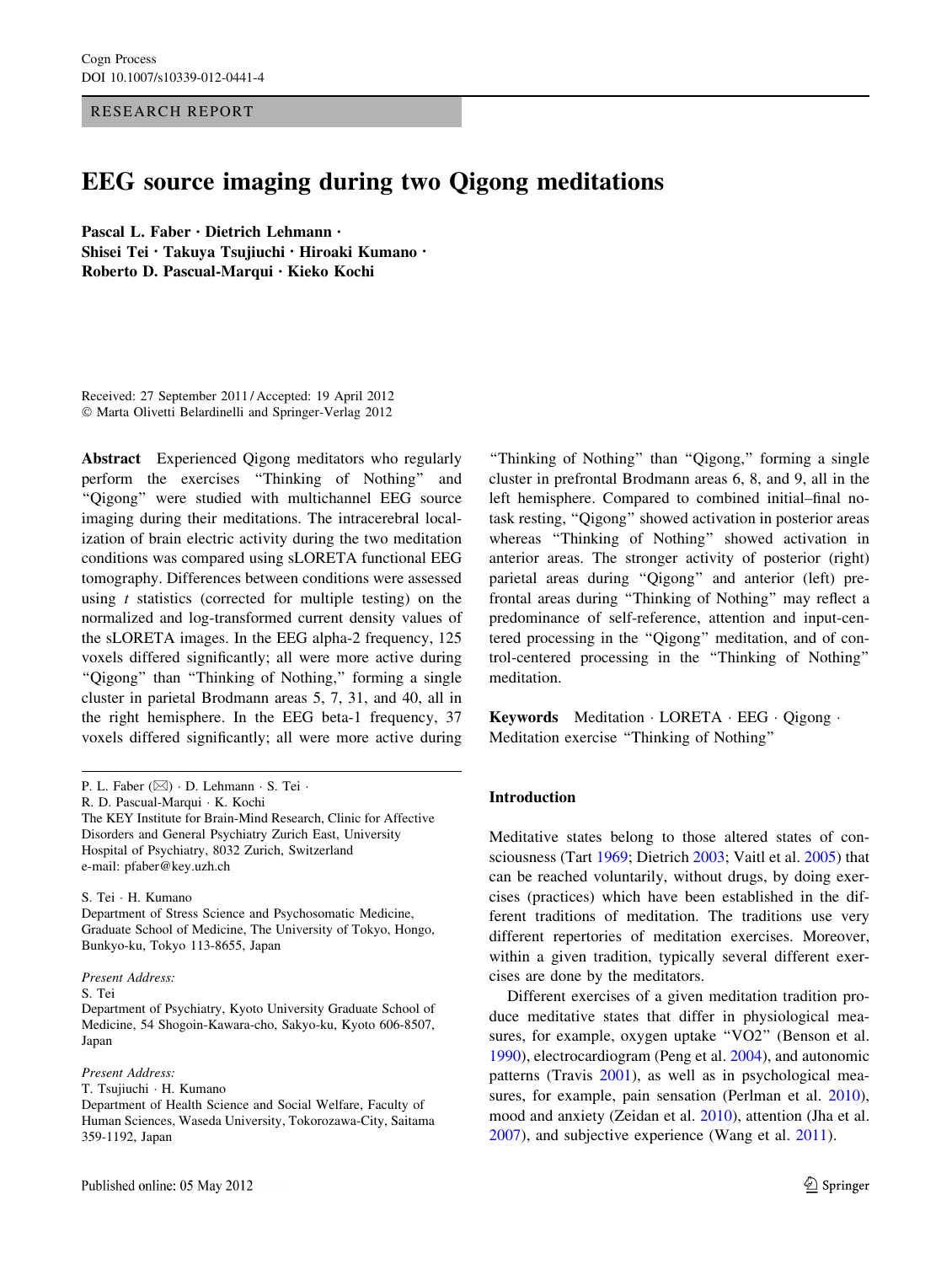EEG measures also yielded various differences between different exercises within a given tradition: in Buddhist meditation (power spectra: Benson et al. [1990;](#page-8-0) source localization: Lehmann et al. [2001\)](#page-9-0), in mindfulness-concentration meditation (power spectra: Dunn et al. [1999\)](#page-8-0), in Qigong (power spectra: Pan et al. [1994](#page-9-0)), in Shaolin Dan Tian breathing (power and coherence: Chan et al. [2011](#page-8-0)), and in Transcendental Meditation (power spectra, coherence, and source localization: Travis [2001,](#page-10-0) [2011](#page-10-0); Travis et al. [2010;](#page-10-0) see also Travis and Shear [2010\)](#page-10-0). On the other hand, Sun et al. ([1984\)](#page-10-0) reported that there was no difference in results between QiGong exercises. Given the variety of meditation traditions, meditation exercises, and techniques of EEG recording and analysis, the reported results expectedly varied widely (see also Cahn and Polich [2006\)](#page-8-0).

As to EEG studies on QiGong, the eight papers that are available to us show little agreement and some direct contradictions of results during meditation compared to rest or controls. Going through the EEG frequency bands, we note the following: Two of the studies found theta increase (Pan et al. ([1994;](#page-9-0) Minegishi et al. [2009](#page-9-0)), two found frontal alpha-1 increase (Zhang et al. [1988;](#page-10-0) Qin et al. [2009\)](#page-10-0), one found alpha-2 increase (Minegishi et al. [2009](#page-9-0)), one found frontal alpha full band increase (Sun et al. [1984](#page-10-0)), one found occipital alpha full band increase (Lee et al. [1997\)](#page-9-0), one found right frontal-temporal alpha full band decrease (Yang et al. [1994\)](#page-10-0), one found beta-1 increase (Minegishi et al. [2009\)](#page-9-0), one found beta-2 increase (Itoh et al. [1996](#page-8-0)), and one found right frontal-temporal beta full band decrease (Yang et al. [1994\)](#page-10-0). Assuming that all reports concerned the exercise that leads to the optimal meditative state, the irritating lack of agreement partly might be due to different EEG analysis strategies as also mentioned above. Enlarging the result base appears of paramount importance for clarification.

We had the possibility to record EEG from experienced Qigong meditators who regularly perform two exercises of their meditation tradition, doing first ''Thinking of Nothing" and thereafter "Qigong" (that involves slow arm movements) to reach the desired optimal meditative states of consciousness. Because the meditators were not willing to reverse their habitual sequence when we proposed such a reversal in order to eliminate sequence effects, we conclude that getting into ''Thinking of Nothing'' is the prerequisite for doing ''Qigong.'' The latter evidently is the exercise that leads to the desired optimal state of QiGong meditation. This conclusion is supported by the meditators' spontaneous reports that they reached a deeper state of meditation during ''Qigong.''

We decided to contribute to the collection of brain electric effects of different QiGong exercises by applying the electric source imaging method ''Low Resolution Electromagnetic Tomography'' (LORETA, Pascual-Marqui [2002](#page-9-0); Pascual-Marqui et al. [1994,](#page-9-0) [2002\)](#page-9-0) to our data in order to determine the intracerebral localization and strength of brain electric activity of inhibiting and facilitating character. LORETA brain electric functional imaging analysis uses intracerebral source modeling and thereby avoids the ambiguities of localization and strength that are inherent in conventional analyses of head-surface EEG data because the latter depends on the chosen reference location.

It would be desirable to classify the two QiGong exercises in a general scheme of meditation states; we note that the exercises of our meditators are only two specific practices of a large number of different sub-traditions and techniques known as QiGong. Early proposals of meditation taxonomies referred to a trophotropic-ergotropic or hypoarousal-hyperarousal axis (Fischer [1971](#page-8-0); Gellhorn and Kiely [1972](#page-8-0)) and did not mention QiGong. Later schemes proposed two or three distinct categories. Based on Buddhist traditions of meditation was the concentration versus mindfulness classification by Davidson and Goleman [\(1977](#page-8-0))—mindfulness was exclusively emphasized by Kabat-Zinn [\(1982\)](#page-9-0)—and the focused attention versus open monitoring classification (Dunn et al. [1999;](#page-8-0) Lutz et al. [2008](#page-9-0); Raffone and Srinivasan [2010\)](#page-10-0), as well as the concentration—mindfulness—grasping classification by Mikulas [\(1990](#page-9-0)); none of these mentioned QiGong. Cahn and Polich ([2006\)](#page-8-0) offered a review that distinguished concentration from mindfulness meditation, and accepted Pan et al.'s ([1994\)](#page-9-0) report on "concentrative QiGong" as such while concluding that Pan et al.'s "non-concentrative QiGong'' must be mindfulness. In fact, Pan et al.'s paper does not give a description of the two meditation exercises beyond their labeling. We note, however, that the Buddhist meditation-based dichotomic or trichotomous schemes do not address the ultimate desired optimal meditation state that has been described across meditation traditions (Fischer [1971](#page-8-0); Davidson [1976;](#page-8-0) Newberg and Iversen [2003\)](#page-9-0) in terms such as all-oneness, bliss, oceanic feeling, transcending, or expanded consciousness. Travis and Shear [\(2010](#page-10-0)) include ''transcending'' in their three-way classification of focused attention, open monitoring, and automatic self-transcending. As to QiGong, however, these authors classify Pan et al. [\(1994](#page-9-0)) ''concentrative QiGong'' condition as ''open monitoring,'' contrary to Cahn and Polich's [\(2006](#page-8-0)) acceptance of ''concentration'' (see above) as also done by Baijal and Srinivasan [\(2010](#page-8-0)) and Cahn et al. [\(2010](#page-8-0)). Travis and Shear's ([2010\)](#page-10-0) classification as "open monitoring" is due to their EEG frequency bandbased three-way classification: gamma and beta-2 indicates focused attention, theta indicates open monitoring, and alpha-1 indicates ''automatic self-transcending'' as known in Transcendental Meditation. In sum, the overview about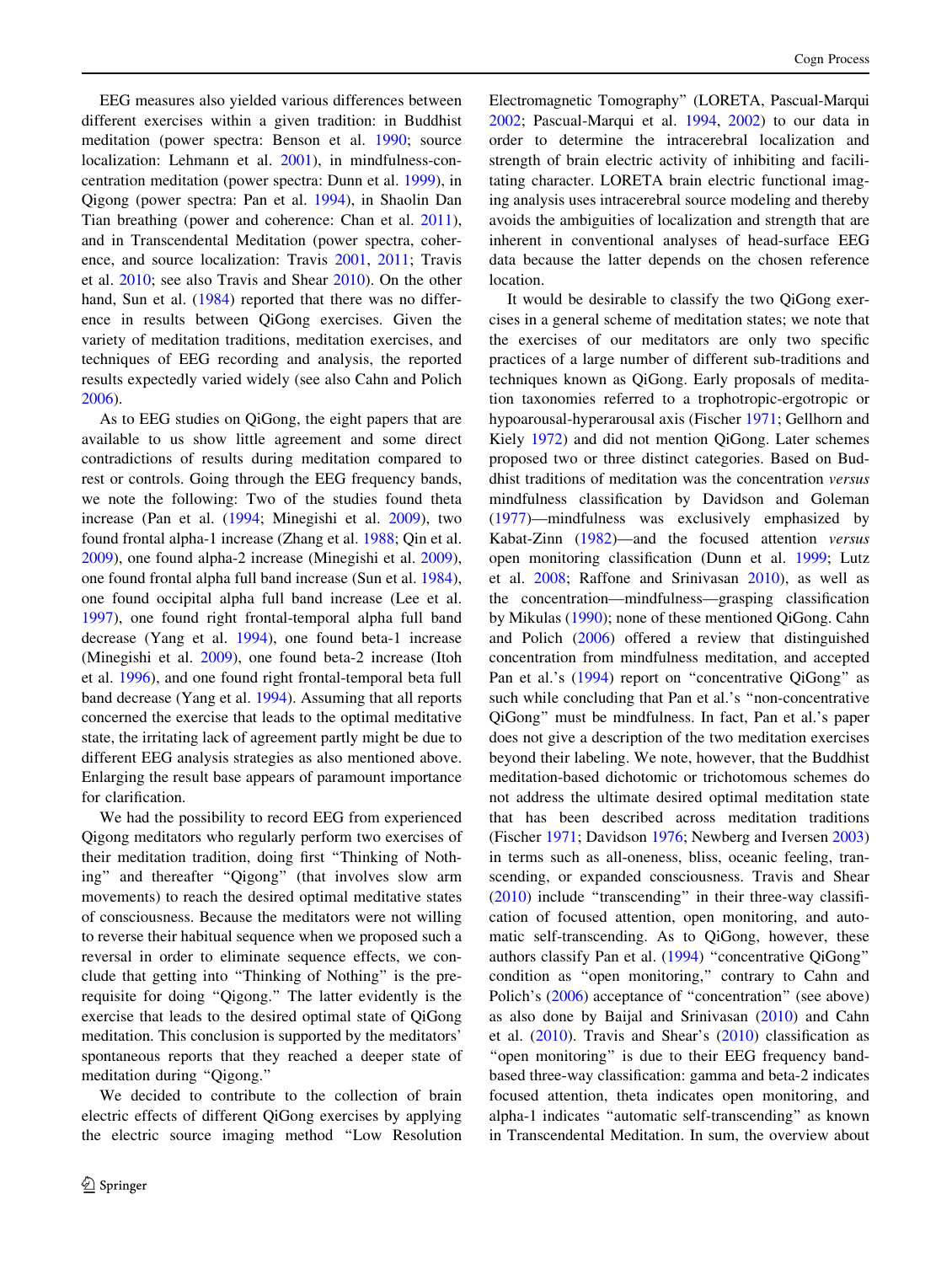classification schemes shows that the minimal attention and the controversial entries about QiGong in the proposed distinctions between meditation techniques does not indicate useful conclusions about our present material (see also Baerentsen et al. [2010\)](#page-8-0).

We analyzed the multichannel EEG recordings obtained from our experienced Qigong meditators during their exercises of "Thinking of Nothing" and "Qigong" and notask resting, using sLORETA functional EEG tomography (Pascual-Marqui [2002](#page-9-0); Pascual-Marqui et al. [2002\)](#page-9-0). We compared the intracerebral localization and strength of the sources of brain electric activity during the two meditation exercises and examined how they differed from no-task resting.

We hypothesized (1) that the two meditation states ''Thinking of Nothing'' and ''Qigong'' are different in their brain electric signature, (2) that ''Qigong'' shows activity in motor areas, and (3) that ''Thinking of Nothing'' and ''Qigong'' differ from no-task resting in the same direction.

The present study thus aims at providing insights into brain electric mechanisms of different QiGong meditation exercises using the above-mentioned LORETA analysis that yields non-ambiguous results, thereby enlarging a reliable database for future more complete classifications of meditation exercises.

#### Materials and methods

## Participants

Among the members of Master Feng-San Lee's Qigong Center ''Meimen'' in Taipei, experienced meditators were invited to participate in the study. During a visit of the meditator group to Tokyo, EEG during meditations could be recorded from 10 meditators; the data of two had to be omitted (technical problems in one case, a strong headache during the recording in the other). Thus, data of eight meditators were available for analysis (mean age: 41.5 years,  $SD = 10.4$ , range: 30–56, 3 males, education level: 2 high school, 6 university graduates). The eight meditators had an average meditation experience of 11.5 years  $(SD = 8.8, \text{ range: } 3{\text -}30)$ , and all meditated regularly for approximately one hour each day.

All meditators were self-declared right-handers and reported no earlier or current psychiatric illness, no head trauma and no drug usage, and they did not take centrally active medication. After receiving complete information about the study, all meditators gave their written consent. The Ethics Committee of The University of Tokyo approved the study (#1364) that follows the standards of the Declaration of Helsinki laid down in 1964.

#### EEG recording

The EEG was recorded in a room of the hotel where the meditators stayed during their visit to Tokyo. The participants were seated on a comfortable chair. Nineteen EEG electrodes were applied at Fp1/2, F3/4, F7/8, Fz, T3/4, C3/ 4, Cz, T5/6, P3/4, Pz, O1/2 of the International 10/20 System (Jasper, [1958\)](#page-8-0) using a Neuroscan electrode cap. The EEG recording was done with a portable 24-channel EEG acquisition system (TEAC AP1000). All impedances were kept below 5 k $\Omega$ . The left ear was used as a reference for the EEG channels. The EOG was recorded from electrodes at the outer left canthus and under the right eye. One more electrode on the neck recorded muscle activity. Using a recording high pass filter of 0.05 Hz and a low pass filter of 100 Hz, the EEG data were digitized at 200 samples/sec per channel.

## Recording conditions

1. Initial Resting (4 min): The task-free eyes-closed resting condition was recorded at the beginning of the recording session: 20 s eyes open, 40 s eyes closed, repeated four times.

The meditators then performed their three standard meditation exercises (Yuasa [1990](#page-10-0), p. 114 and p. 136) as described here, followed by a final resting period:

- 2. Breath Counting (10 min): A preparatory exercise to calm the mind and the body while concentrating on nasal air flow. This preparatory condition was not included in the present analysis.
- 3. ''Thinking of Nothing'' (10 min): A meditation exercise. The practitioner is ''Thinking of Nothing.'' The focus is on trying not to think of anything or feel anything, physically, to let the body relax, and mentally, to try to "dissolve into emptiness."
- 4. ''Qigong'' (10 min): A meditation exercise. The practitioner is performing ''Qigong,'' which means doing slow arm movements in synchrony with his/her breathing while continuing to think of nothing, reaching higher sensory awareness, transcending. The arm movements are done at a very slow rate, as low as about two per minute.
- 5. Final Resting (4 min): The task-free eyes-closed resting condition was repeated at the end of the recording session: 20 s eyes open, 40 s eyes closed, repeated four times.

The preparatory and meditation conditions were done with closed eyes, following the meditators' daily practice.

The experimenter verbally cued the start and end of each condition.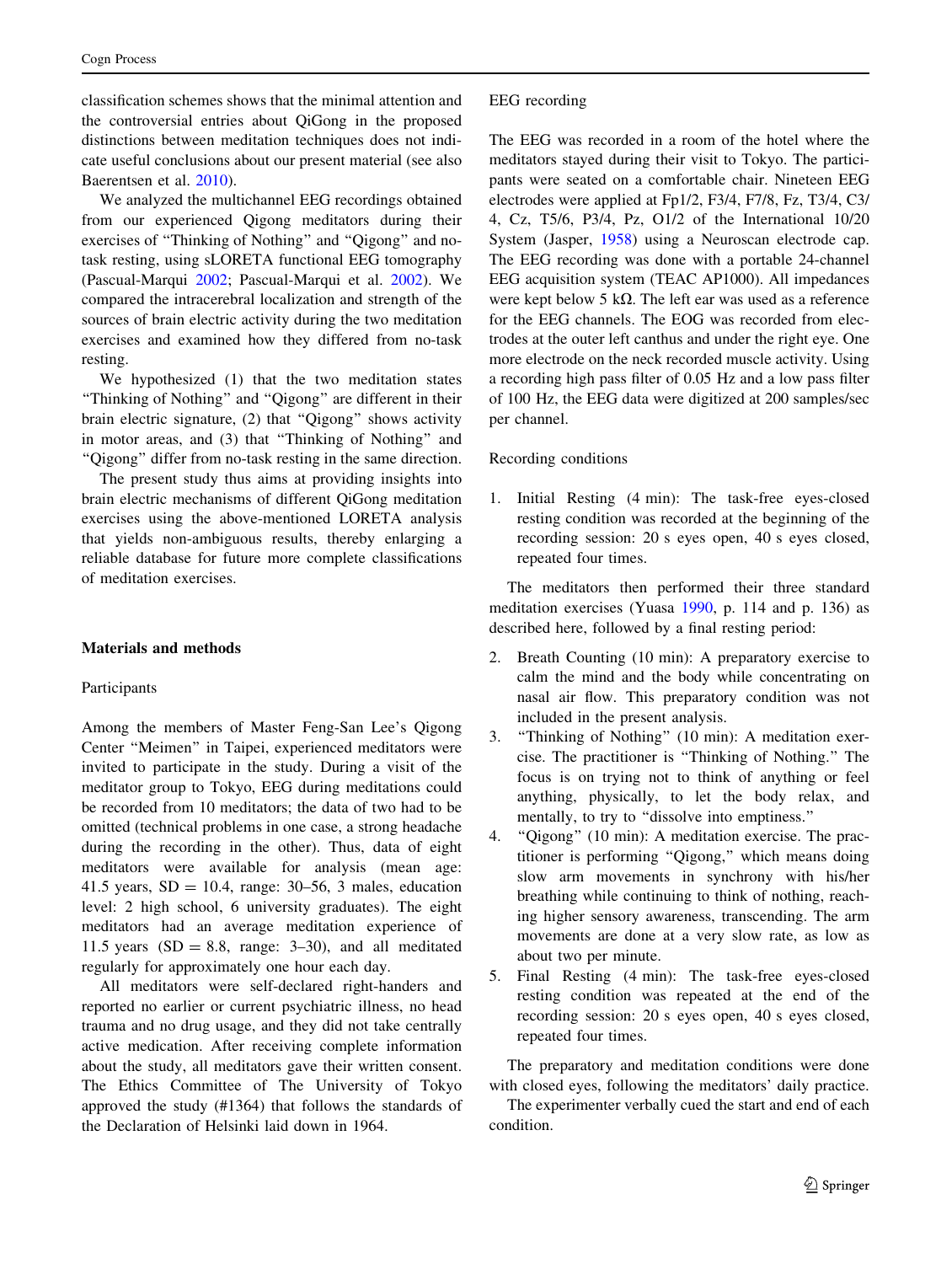#### Data conditioning

EEG data of the resting conditions (1) and (5) and of the meditation conditions (3) and (4) were analyzed. Off-line, the data were parsed into 2-second epochs; all epochs were inspected on a PC screen for eye-, muscle-, and technical artifacts; all artifact-free epochs were selected for analysis. An earlier selection of resting (1) data was used in Tei et al. [2009.](#page-10-0) An average of 88.6 (SD = 94.4; range: 13–254) 2-second epochs per participant was available for the meditation condition (3), and  $91.8$  (SD = 80.5; range: 18–230) for meditation condition (4). For initial resting (1), the average was  $45.8$  epochs (SD = 16.9; range: 30–74) per participant, for final resting  $(5)$  43.1  $(SD = 19.0;$ range: 7–72) epochs.

## Frequency band-wise LORETA analysis

Low Resolution Electromagnetic Tomography (LORETA; Pascual-Marqui et al. [1994,](#page-9-0) [1999,](#page-9-0) [2002;](#page-9-0) Pascual-Marqui [2002\)](#page-9-0) solves the inverse problem of computing the 3-dimensional intracortical localizations of the brain electric generators that produced the potential distribution that were measured on the head surface. It does this by finding the smoothest of all possible solutions without using any a priori assumptions as to number, location, or orientation of the generators. Published validation for the LORETA method has shown for instance excellent localization agreement in multimodal imaging studies with functional MRI (Mulert et al. [2004;](#page-9-0) Vitacco et al. [2002](#page-10-0)), structural MRI (Worrell et al. [2000](#page-10-0)), and PET (Dierks et al. [2000](#page-8-0); Zumsteg et al. [2005](#page-10-0)). Also, validation in humans based on accepting the information provided by intracranial recordings as ''ground truth'' has been reported in several papers (Zumsteg et al. [2006a](#page-10-0), [b](#page-10-0); Yang et al. [2011\)](#page-10-0).

sLORETA (Pascual-Marqui [2002;](#page-9-0) Pascual-Marqui et al. [2002;](#page-9-0) available free from [http://www.uzh.ch/keyinst/loreta.](http://www.uzh.ch/keyinst/loreta.htm) [htm\)](http://www.uzh.ch/keyinst/loreta.htm) was used to analyze the head-surface EEG data into brain functional tomographic images. The sLORETA solution space covers the cortical grey matter, sampled at 5 mm resolution, yielding a total of 6,239 voxels for which current density values are computed. The analysis was done separately for the statistically independent frequency bands (Kubicki et al. [1979](#page-9-0); Niedermeyer and Lopes da Silva [2005\)](#page-9-0) of delta (1.5–6 Hz), theta (6.5–8 Hz), alpha-1 (8.5–10 Hz), alpha-2 (10.5–12 Hz), beta-1 (12.5–18 Hz), beta-2 (18.5–21 Hz), and beta-3 (21.5–30 Hz); a gamma frequency band (35–44 Hz) was added.

sLORETA functional images were computed for each subject and condition separately in each of the eight frequency bands. The sLORETA functional images were frequency band-wise normalized (using the program option "time frame wise normalized"), that is, for each subject,

the average of the power values over all sLORETA voxels was scaled to unity for each frequency band. Such scaling permits to exclusively detect differences in the spatial distribution of the activity between conditions across subjects while omitting the effects of irrelevant inter-individual differences in overall strength of the head-surface recorded voltages.

Brain electric activity differences between conditions were assessed using  $t$  statistics on the log-transformed sLORETA images. Correction for multiple testing after Nichols and Holmes [\(2002](#page-9-0)) was applied. The sLORETA voxels are attributed to Brodmann areas (BA) based on their MNI coordinates.

The possible effects of elapsed time

The experimental protocol clearly involved a potential time effect in that the sequence of recording conditions was fixed, following the meditation routines of the participants; they habitually first did the initiating breath counting, then the meditation states of ''Thinking of Nothing,'' followed by ''Qigong.'' Theoretically desirable intermittent resting conditions were not acceptable to the meditators.

We tested the sLORETA tomography images of initial resting versus final resting for time effects: There were no significant differences (corrected for multiple testing) in any of the eight frequency bands. Therefore, the current density values were averaged across the two resting conditions for each subject as ''mean rest.''

## Results

## Differences between ''Qigong'' and ''Thinking of Nothing''

The strength of voxel activation differed at  $p < 0.05$  (after correction for multiple testing) between the meditation conditions ''Thinking of Nothing'' and ''Qigong'' only in the frequency bands of alpha-2 (critical  $t > 6.286$  for corrected  $p < 0.05$ ; best observed  $p$ (corrected) = 0.0074 was at  $t = 7.966$ ) and beta-1 (critical  $t > 6.423$  for corrected  $p < 0.05$ ; best observed  $p$ (corrected) = 0.026 was at  $t = -8.171$ ). These results are illustrated in the glass brain head views of Fig. [1.](#page-4-0) The other six frequency bands (delta, theta, alpha-1, beta-2, beta-3, and gamma) did not show significant differences after correction for multiple testing.

In the alpha-2 frequency band, all 125 voxels that differed significantly were more active in ''Qigong'' than in ''Thinking of Nothing''; they formed a single cluster in the parietal Brodmann areas 5 ( $N = 25$ ), 7 ( $N = 84$ ), 31  $(N = 14)$ , and 40  $(N = 2)$ , all in the right hemisphere (Fig. [1,](#page-4-0) upper row).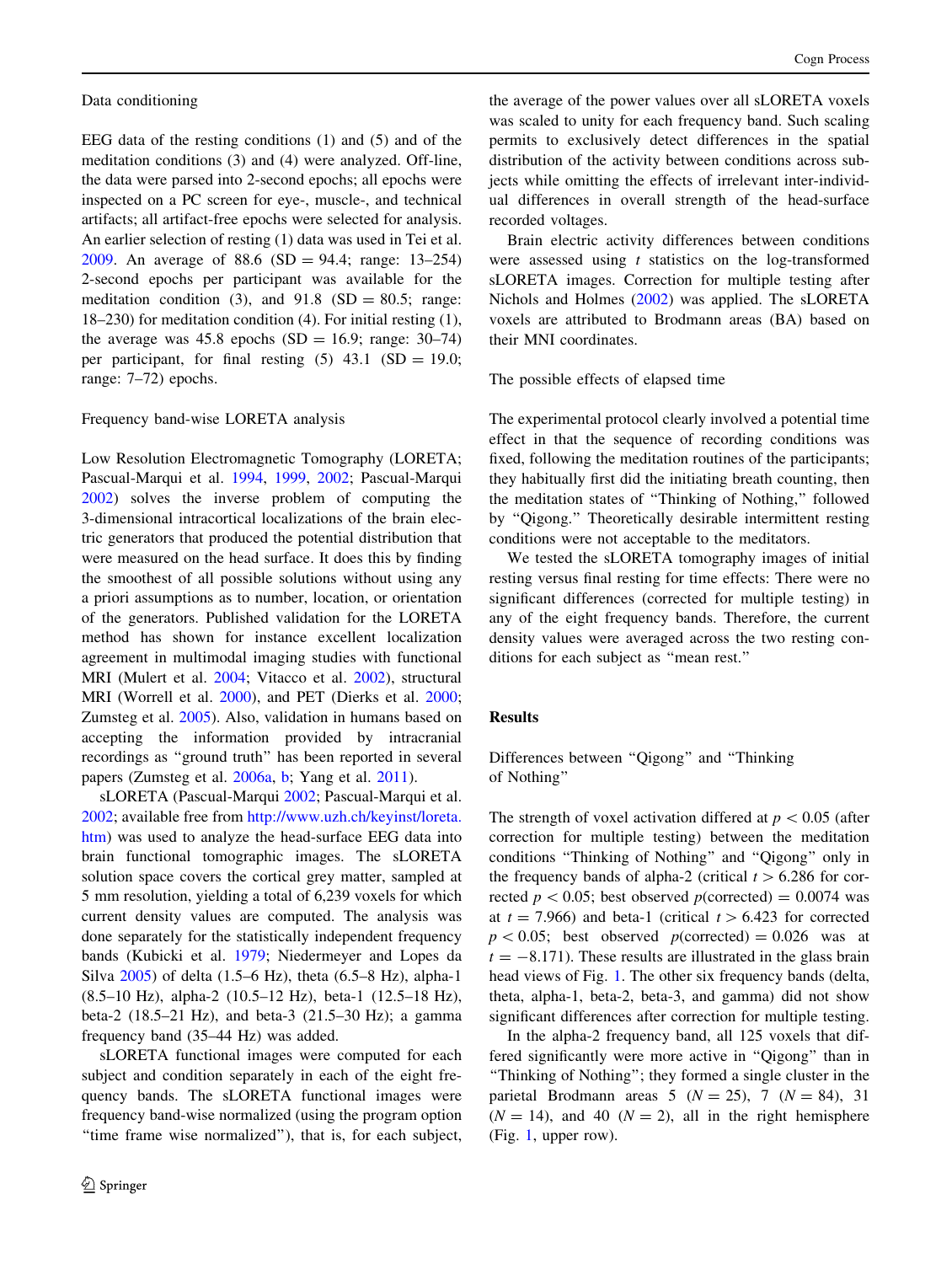<span id="page-4-0"></span>

Fig. 1 Comparison of brain activity during "Qigong" and "Thinking of Nothing.'' Glass brain views, from left to right: axial, sagittal, and coronal views. Upper row: "Qigong" had stronger activity than ''Thinking of Nothing'' in the alpha-2 EEG frequency band (10.5–12 Hz). Lower row: ''Thinking of Nothing'' had stronger

activity than ''Qigong'' in the beta-1 EEG frequency band (12.5–18 Hz). Dark voxels: Differences between the meditative states at  $p < 0.05$  after correction for multiple testing. *Light* voxels: sLORETA voxel space (MNI; left to right:  $-70$  to  $+70$  mm; posterior to anterior:  $-100$  to  $+65$  mm; inferior to superior:  $-45$  to  $+70$  mm)

There was no significant correlation (corrected for multiple testing) of alpha-2 voxel strength during ''Qigong'' (as well as during ''Thinking of Nothing'') with years of meditation experience or with age.

In the beta-1 frequency band, all 37 voxels that differed significantly were more active in ''Thinking of Nothing'' than in ''Qigong''; they formed a single cluster in the frontal Brodmann areas 6 ( $N = 31$ ), 8 ( $N = 3$ ) and 9  $(N = 3)$ , all in the left hemisphere (Fig. 1, lower row).

As above for alpha-2, there was no significant correlation (corrected for multiple testing) of beta-1 voxel strength during "Qigong" (as well as during "Thinking of Nothing'') with years of meditation experience or with age.

#### The general trend of the differences

The two EEG frequency bands of interest yielded significant differences between meditation conditions in different brain regions as reported above. Reducing the statistical thresholding showed that these different brain regions reported above represent a general trend in both frequency bands: At uncorrected values of  $p < 0.05$  (df = 7,  $t > 2.36$ , "Qigong" showed stronger activity than ''Thinking of Nothing'' in large posterior areas consisting in the alpha-2 band of 1993 of all 6,239 LORETA voxels and in the beta-1 band of 1,067 of all 6,239 LORETA voxels (Fig. [2](#page-5-0)a), while ''Thinking of Nothing'' showed stronger activity than ''Qigong'' in large anterior areas consisting in the alpha-2 band of 2,513 of all 6,239 LO-RETA voxels and in the beta-1 band of 1,210 of all 6,239 LORETA voxels (Fig. [2d](#page-5-0)). In other words, about 2/3 of all voxels reached  $p < 0.05$  in the alpha-2 band, and about 1/3 of all voxels in the beta-1 band.

## Differences between the two meditation states and no-task resting

To clarify how the brain regional activations in the two frequency bands of interest differed between the practitioners' resting state and the two meditation states, mean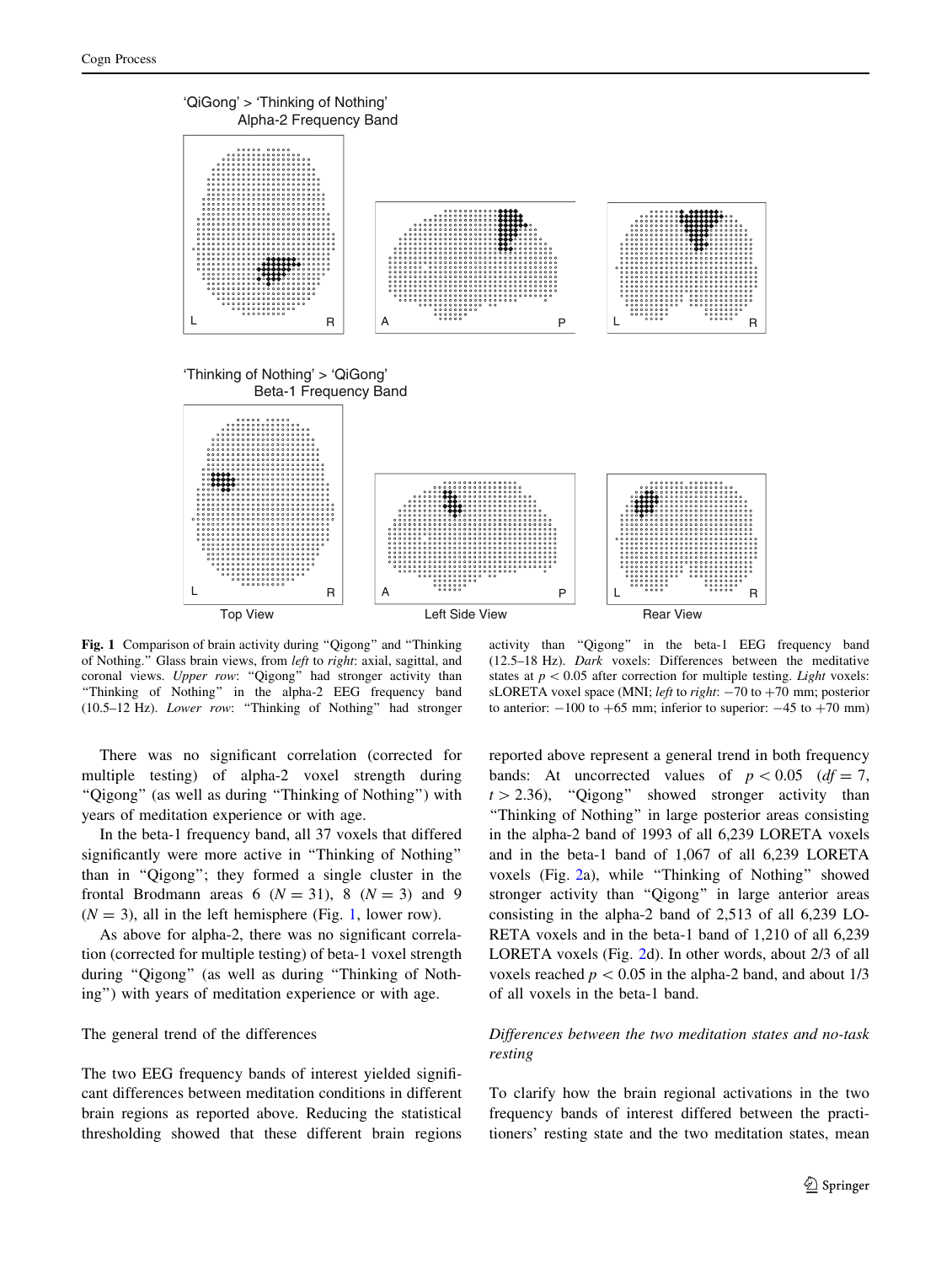<span id="page-5-0"></span>

Fig. 2 Comparison of brain activity during the conditions "Qigong," ''Thinking of Nothing,'' and no-task rest in the two EEG frequency bands (alpha-2 and beta-1) that showed significant differences between the two meditative states. Glass brain axial views. Dark



voxels: Differences at  $p < 0.05$  (not corrected for multiple testing). Light voxels: sLORETA voxel space (MNI; left to right:  $-70$  to  $+70$  mm; posterior to anterior:  $-100$  to  $+65$  mm)

rest was tested against ''Qigong'' and against ''Thinking of Nothing.'' There were no significant results after correction for multiple testing. However, at uncorrected  $p < 0.05$ , in both frequency bands, ''Qigong'' differed from rest with stronger activity in more posterior regions compared to where "Thinking of Nothing" differed from rest (compare Fig. 2b to Fig. 2e, and Fig. 2c to Fig. 2f). In other words, for both frequency bands of interest, Fig. 2 shows that ''Qigong'' engaged posterior areas, while ''Thinking of Nothing'' engaged anterior areas.

The number of qualifying voxels involved in the differences was much higher in the alpha-2 band than in the beta-1 band as shown in Table 1. Further, Fig. 2 and Table 1 show that the general activity level of the no-task

**Table 1** Numbers of voxels different at  $p < 0.05$  (uncorrected) illustrated in Fig. 2

| A           | R.<br>OG>TN OG>rest rest>TN TN>OG TN>rest rest>OG | $\mathcal{C}$ | Ð     | E.    |     |
|-------------|---------------------------------------------------|---------------|-------|-------|-----|
| $A-2$ 1.993 | 656                                               | 1.215         | 2.513 | 1.754 | 967 |
| $B-1$ 1,067 | 315                                               | 27            | 1.210 | 141   | 227 |

A-2 alpha-2 frequency, B-1 beta-1 frequency, QG ''Qigong''

TN ''Thinking of Nothing,'' rest mean rest. A-F columns of Fig. 2

resting state was between the two meditation states, differing from either one, but in opposite directions.

#### Discussion

Intracerebral source imaging showed that the brain electric activity clearly differed between the two forms of meditation, the exercise of ''Qigong'' versus the exercise of ''Thinking of Nothing'' in the QiGong tradition, thus supporting hypothesis (1).

''Qigong'' showed significantly stronger activity than ''Thinking of Nothing'' in the EEG alpha-2 frequency band in a single cluster of voxels in the right parietal lobe.

EEG alpha frequency activity reportedly increases during tasks not requiring attention to the environment, that is, during internally directed attention (Cooper et al. [2003](#page-8-0); Palva and Palva [2007](#page-9-0)), specifically parietal alpha (Ray and Cole [1985](#page-10-0)). Increased alpha was observed in particular during working memory performance (Klimesch [1999](#page-9-0); Jensen et al. [2002;](#page-8-0) Palva and Palva [2007](#page-9-0); at the parietaloccipital junction: Tuladhar et al. [2007](#page-10-0)). Thus, the earlier interpretation of alpha generally representing ''idling'' has given way to the view that alpha indicates the suppression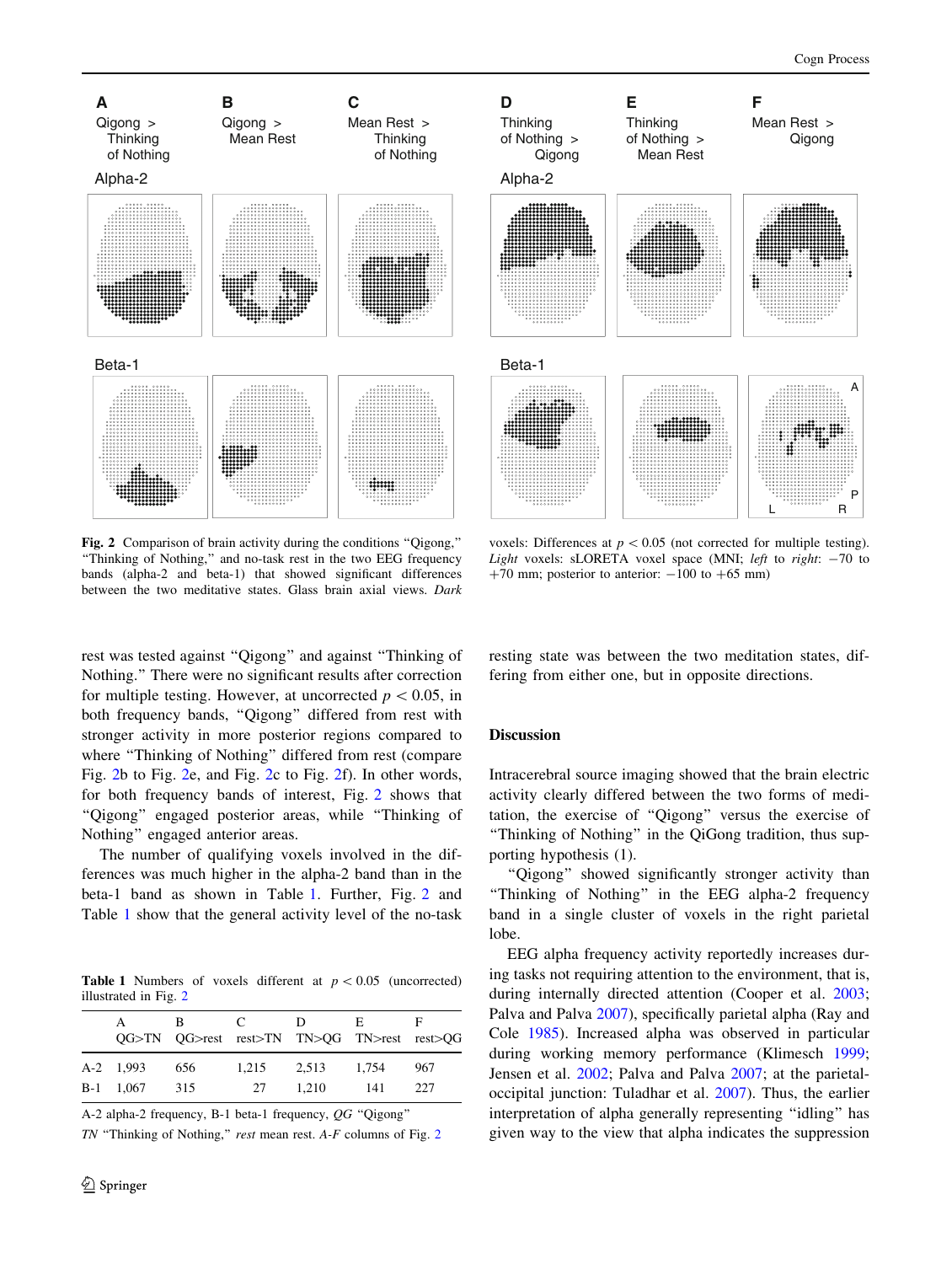of visual input in order to free capacity for other processing (e.g., Tuladhar et al. [2007\)](#page-10-0).

The right parietal significant cluster included voxels in BAs 5, 7, 31, and 40. Most voxels were in BAs 5 and 7 that constitute the secondary sensorimotor cortex; this cortex, however, also is involved in higher functions such as the perception of the personal space (Lloyd et al. [2006](#page-9-0)), attention (Jovicich et al. [2001](#page-9-0); Luks and Simpson [2004](#page-9-0); Caplan et al. [2006\)](#page-8-0) as well as memory functions which were early on observed in these areas (personal space: Tulving et al. [1994;](#page-10-0) spatial memory: Constantinidis and Steinmetz [1996;](#page-8-0) intention coding: Snyder et al. [1997\)](#page-10-0) and which are of pivotal importance for self-reference processes (see Kihlstrom et al. [2003](#page-9-0); Conway [2005](#page-8-0)). Also, similar to BA 5 and BA 7, BA 31 activity has been associated with selfreferenced cognition (third versus first person perspective: Ruby and Decety [2004\)](#page-10-0), in addition to evaluative judgments (Zysset et al. [2002\)](#page-10-0). The range of functions ascribed to BA 40 include past-related information processing like recollection of previously experienced events (Tulving et al. [1994\)](#page-10-0) and reestablishing executive control over previously automatized behavior (Kübler et al. [2006\)](#page-9-0). In sum, embedded into the standard function of input integration in the parietal areas, self-referencing recollection and attentive control of earlier learned behavior experience is stronger in ''Qigong'' than in ''Thinking of Nothing.''

On the other hand, ''Thinking of Nothing'' showed significantly stronger activity than ''Qigong'' in the EEG beta-1 frequency band in a single cluster of voxels in the left frontal lobe.

EEG beta frequency activity generally indicates activation–excitation–facilitation (Lopes da Silva [1991\)](#page-9-0) and increases during attention (Wrobel [2000](#page-10-0); in particular beta-1: Kisley and Cornwell [2006;](#page-9-0) Basile et al. [2010\)](#page-8-0) as well as with alertness (Makeig and Inlow [1993;](#page-9-0) Lehmann et al. [1995\)](#page-9-0) and during various mental activities, for example, during mental representation of objects (Tallon-Baudry and Bertrand [1999](#page-10-0)).

The significant left frontal cluster was located mostly in BA 6, with some voxels in the neighboring BAs 8 and 9. BA 6—although being a premotor or supplementary motor area—frequently is involved without motor activity in cognitive functions (imagery: Mellet et al. [1996](#page-9-0); comparisons: Dehaene et al. [1996;](#page-8-0) numerical, verbal, and spatial tasks: Hanakawa et al. [2002;](#page-8-0) encoding-recognition: Ranganath et al. [2003](#page-10-0); deductive reasoning: Reverberi et al. [2007](#page-10-0)). BAs 8 and 9 likewise are activated during higher functions such as executive control (Sarazin et al. [1998;](#page-10-0) Kübler et al. [2006\)](#page-9-0), inductive reasoning (Goel et al[.1997](#page-8-0)), and memory functions (Okuda et al. [2000](#page-9-0); Ranganath et al. [2003;](#page-10-0) Babiloni et al. [2005\)](#page-8-0). Thus, ''Thinking of Nothing'' was associated with cogitation and memories within the prefrontal areas which also supervise motor control processing. This may well reflect the recurring attempts to skip such mentations while pursuing the goal of the ''Thinking of Nothing'' meditation. We note that BAs 6, 8, and 9 were not parts of the left frontal core area of abstract thought reported earlier (Lehmann et al. [2010](#page-9-0)) and that they did not include the classical language areas BA 45 and 46, thereby making it unlikely that verbalizations of abstract concepts were involved.

Our hypothesis (2) that ''Qigong'' might involve prominent activity of frontal motor areas was not supported by the present results. The execution of the slow movements might have been so strongly automated that it needed only an undetectable engagement of central control.

We had formed hypothesis (3) that brain electric activity during ''Qigong'' might be an increase of what occurs during ''Thinking of Nothing,'' because the meditators said that it is necessary to do ''Thinking of Nothing'' before doing ''Qigong.'' But, hypothesis (3) was not supported by the results: The results for no-task rest were positioned between the two meditations. The differences within the two frequency bands between the two meditations at the reduced thresholding of  $p < 0.05$  clearly show (Fig. [2a](#page-5-0), d) the stronger posterior activation during ''Qigong'' and the stronger anterior activation during ''Thinking of Nothing,'' neatly separated in space, and clearly reflected by corresponding differences from no-task rest: stronger posterior activation during ''Qigong,'' stronger anterior activation during "Thinking of Nothing" (Fig. [2b](#page-5-0), e).

We appreciate that no-task rest in the meditators may not be quite the same as no-task rest in a control population since experienced meditators reportedly show persisting meditation effects in their brain electric activity at rest when they do not meditate (Tebecis [1975](#page-10-0); Itoh et al. [1996](#page-8-0); Newberg et al. [2001](#page-9-0); Davidson et al. [2003;](#page-8-0) Lutz et al. [2004](#page-9-0); Aftanas and Golosheykin [2005](#page-8-0); Travis and Arenander [2006;](#page-10-0) Faber et al. [2008](#page-8-0); Tei et al. [2009\)](#page-10-0). At any case, no-task rest in our practitioners implies the absence of willfully intended meditation and therefore appears to be a valid meditation-neutral reference condition.

Meditation experience as well as age of our meditators did not correlate with the results. As reports of correlations between brain activity and meditation experience vary widely over studies and measures, our results will increase the knowledge base but are not surprising. For example, Berkovich-Ohana et al. [\(2012](#page-8-0)) in their EEG gamma band study observed no correlation with experience. Cahn et al. [\(2010](#page-8-0)) reported expertise-dependent increase in gamma band activity, but no effect on theta and beta. Murata et al. [\(1994](#page-9-0)) reported theta frequency waves increase with experience while alpha waves did not. Lutz et al. ([2004\)](#page-9-0) observed a significant correlation with experience in only one of six gamma band measures. Travis and Arenander [\(2006](#page-10-0)) reported increased alpha-1 coherence with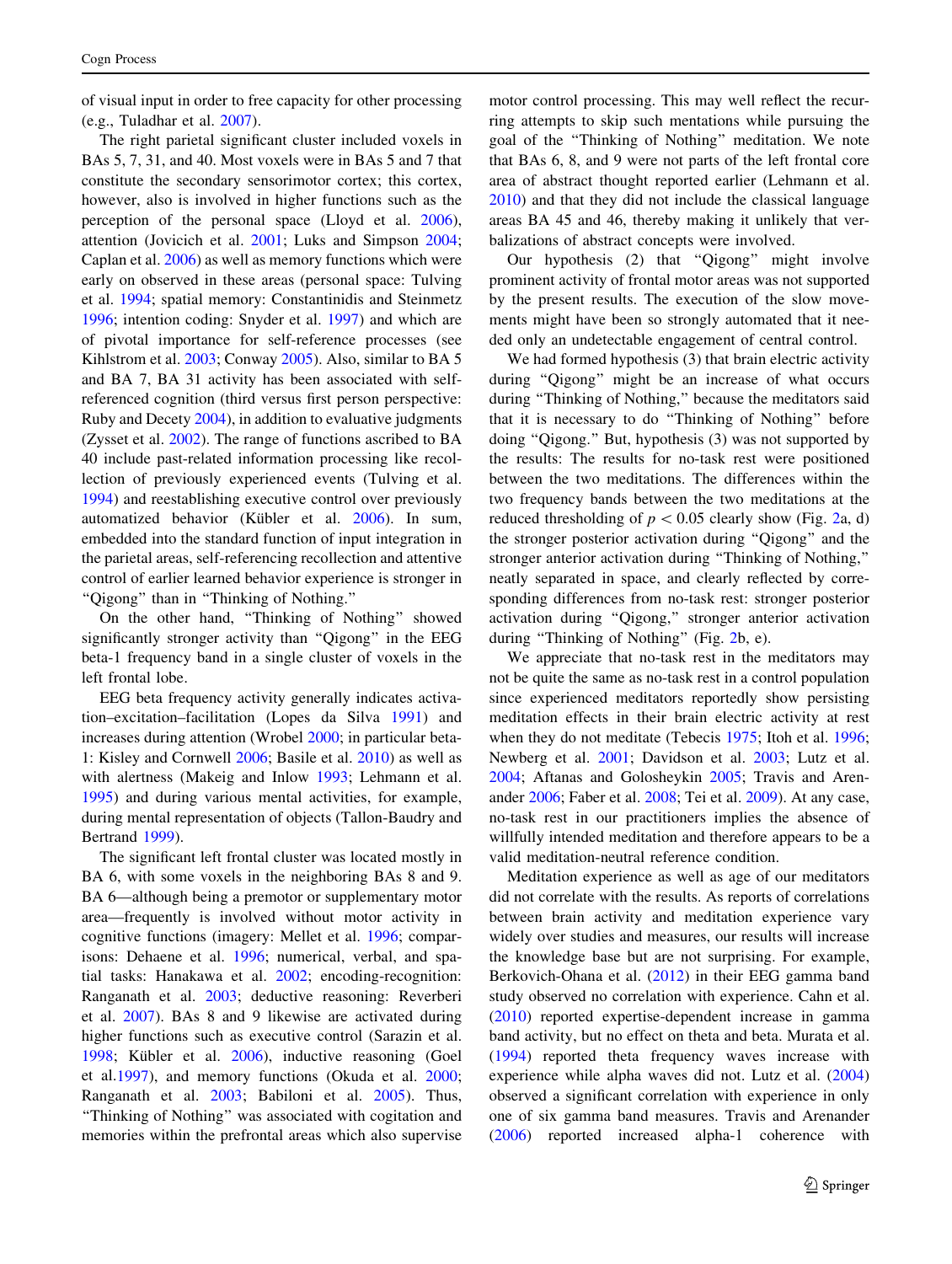experience. Interestingly, Brefczynski-Lewis et al. ([2007\)](#page-8-0) noted that the fMRI result dependence on experience shows an inverted U-shaped distribution, that is, that eventually, very much experience has minimal effects on results, and that many brain regions showed significant negative correlation with hours of practice.

The present study yielded significant increases during ''Qigong'' in two of the eight EEG frequency bands, in alpha-2 (posterior) and beta-1 (anterior), thereby partially agreeing with two of the eight QiGong EEG reports, that is, with the reported general increase in alpha-2 (Lee et al. [1997;](#page-9-0) Minegishi et al. [2009](#page-9-0)) and beta-1 power (Minegishi et al. [2009](#page-9-0)), but disagreeing with the other six QiGong reports (see introduction). Neither theta nor gamma frequencies were significant in the present study although they were often involved in reported EEG changes during meditation which, however, vary widely over analysis approaches and traditions. At first, reports of alpha dominated the field, but fast beta was also noted (e.g., Das and Gastaut [1957](#page-8-0) in Yoga). Later, in addition to alpha and beta (including 40 Hz), theta occurrence was reported (e.g., in Zen: Kasamatsu and Hirai [1966](#page-9-0); in Transcendental Meditation: Wallace et al. [1971;](#page-10-0) Banquet [1973](#page-8-0); Hebert and Lehmann [1977](#page-8-0); more recently, for example, in non-directive meditation: Lagopoulos et al. [2009](#page-9-0) and in concentrative meditation: Baijal and Srinivasan [2010\)](#page-8-0). It is noteworthy that of the 78 experienced meditators in Hebert and Lehmann [\(1977](#page-8-0)), only 21 showed the theta burst phenomenon. Lately, the gamma frequency band attracted particular attention during meditation (Lehmann et al. [2001;](#page-9-0) Lutz et al. [2004](#page-9-0); Cahn et al. [2010;](#page-8-0) Lavallee et al. [2011;](#page-9-0) Berkovich-Ohana et al. [2012\)](#page-8-0). In this literature, each study examined meditators from one tradition with a specific analysis approach; the results do not indicate clear EEG differences between meditation traditions. It appears that Cahn and Polich's ([2006\)](#page-8-0) statement that ''differences among meditative practices have not been well established'' still holds. In fact, we observed EEG changes that were common during meditation in five traditions (Lehman et al. [2012\)](#page-9-0), that is, a generally reduced functional connectivity (intracerebral lagged EEG coherence) in all eight frequency bands, in support of Newberg and Iversen ([2003\)](#page-9-0) that ''the end results of many practices of meditation are similar" (see also Fischer [1971](#page-8-0); Davidson [1976\)](#page-8-0).

The basic feature of our present results, the increase in posterior brain activation during ''Qigong'' versus ''Thinking of Nothing'', or no-task rest was also observed for optimal meditative states in other traditions (versus rest: Lou et al. [1999](#page-9-0); Berkovich-Ohana et al. [2012](#page-8-0); versus controls: Cahn et al. [2010;](#page-8-0) sidhi versus transcending: Travis [2011\)](#page-10-0), contrary to other studies that reported increases in frontal activity (e.g., Davidson et al. [2003](#page-8-0); Hölzel et al. [2007;](#page-8-0) Davanger et al. [2010](#page-8-0); Engström and Söderfeldt [2010](#page-8-0); Lagopoulos et al. [2009](#page-9-0); Travis et al. [2010](#page-10-0)). The usual issues of different measurement and analysis methods, of sometimes fundamentally different concepts of result interpretation, and of different meditation techniques prevent binding conclusions.

In sum, our source imaging results show stronger activation of posterior right parietal areas during ''Qigong'' and of anterior left prefrontal areas during ''Thinking of Nothing,'' reflecting a predominance of self-reference, attention- and input-centered information processing during the ''Qigong'' meditation and of control-centered information processing during the ''Thinking of Nothing'' meditation. One may speculate that the ''Thinking of Nothing'' exercise leads to such a strong degree of automation of attention to no-thinking that the participating processes become undetectable in the subsequent, new, and deeper meditation state of ''Qigong'' that the meditators claim to imply transcending.

The shortcoming of this EEG meditation study is that it did not include—as many other meditation studies—subjective ratings of the experienced quality of the meditations, and no reports of private thought contents during the meditations, and no assessment of the meditators' personality parameters. Why are there so few systematic reports on subjective experience during meditation? For example, subjective responses in questionnaires filled out after a meditation study turned out to be impossible to quantitate or analyze (Newberg et al. [2001\)](#page-9-0). One could suspect that (a) the unusual meditation experiences might be difficult to verbalize, that (b) they probably are distorted by habitual terminology because of their unfamiliar mystic character, that (c) they often are obviously disfigured by poetic embellishments or meditation tradition-specific standard terminology, and that (d) they might be too varied across individuals to easily show common characteristics. Subjective data (e.g., Hebert and Lehmann [1977;](#page-8-0) Piron [2003](#page-10-0); Hölzel and Ott [2006](#page-8-0); Aftanas and Golocheikine 2001; Travis [2001;](#page-10-0) Baijal and Srinivasan [2010](#page-8-0); Wang et al. [2011;](#page-10-0) Hasenkamp et al. [2012](#page-8-0)), however, could be very useful for comparisons between studies, and for sorting out brain states of different cogitations and of depth or quality of meditation, thereby more exactly identifying the involved brain functions.

Acknowledgments This work was supported in part by grant Nr. 44/06 from the Bial Foundation, S. Mamede do Coronado, Portugal. We thank Qigong Master Feng-San Lee for the possibility to contact the meditators of his group and Mitsumasa Kawakami for helpful comments to experimental settings.

#### References

Aftanas LI, Golocheikine SA (2001) Human anterior and frontal midline theta and lower alpha reflect emotionally positive state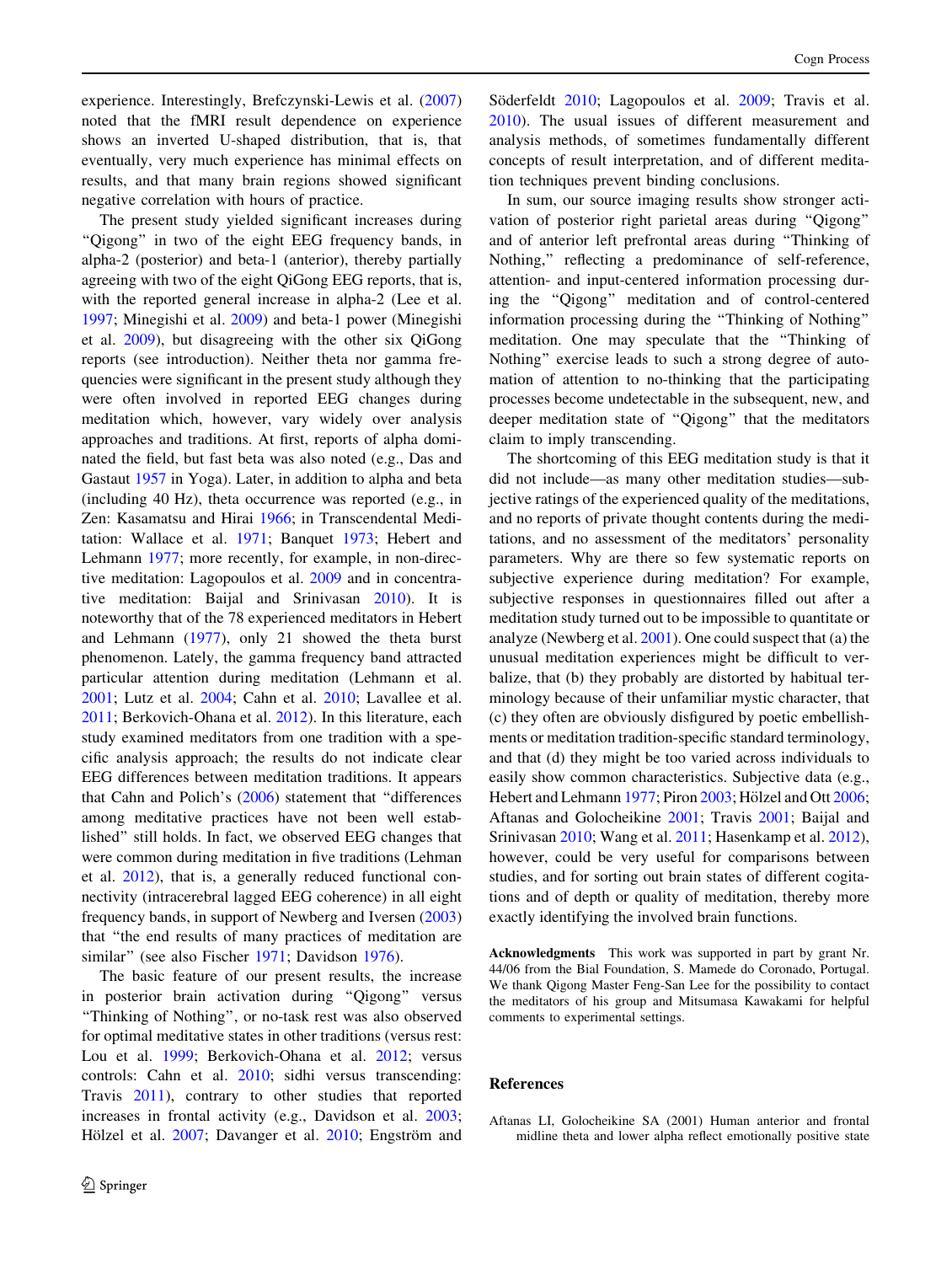<span id="page-8-0"></span>and internalized attention: high-resolution EEG investigation of meditation. Neurosci Lett 310(1):57–60

- Aftanas L, Golosheykin S (2005) Impact of regular meditation practice on EEG activity at rest and during evoked negative emotions. Int J Neurosci 115(6):893–909
- Babiloni C, Ferretti A, Del Gratta C, Carducci F, Vecchio F, Romani GL, Rossini PM (2005) Human cortical responses during one-bit delayed-response tasks: an fMRI study. Brain Res Bull 65(5): 383–390
- Baerentsen KB, Stødkilde-Jørgensen H, Sommerlund B, Hartmann T, Damsgaard-Madsen J, Fosnaes M, Green AC (2010) An investigation of brain processes supporting meditation. Cogn Process 11(1):57–84
- Baijal S, Srinivasan N (2010) Theta activity and meditative states: spectral changes during concentrative meditation. Cogn Process 11(1):31–38
- Banquet JP (1973) Spectral analysis of the EEG in meditation. Electroenceph Clin Neurophysiol 35(2):143–151
- Basile LF, Lozano MD, Alvarenga MY, Pereira JF, Machado S, Velasques B, Ribeiro P, Piedade R, Anghinah R, Knyazev G, Ramos RT (2010) Minor and unsystematic cortical topographic changes of attention correlates between modalities. PLoS ONE 5(12):e15022
- Benson H, Malhotra MS, Goldman RF, Jacobs GD, Hopkins PJ (1990) Three case reports of the metabolic and electroencephalographic changes during advanced Buddhist meditation techniques. Behav Med 16(2):90–95
- Berkovich-Ohana A, Glicksohn J, Goldstein A (2012) Mindfulnessinduced changes in gamma band activity – Implications for the default mode network, self-reference and attention. Clin Neurophysiol 123(4):700–710
- Brefczynski-Lewis JA, Lutz A, Schaefer HS, Levinson DB, Davidson RJ (2007) Neural correlates of attentional expertise in long-term meditation practitioners. Proc Natl Acad Sci USA 104(27): 11483–11488
- Cahn BR, Polich J (2006) Meditation states and traits: EEG, ERP, and neuroimaging studies. Psychol Bull 132(2):180–211
- Cahn BR, Delorme A, Polich J (2010) Occipital gamma activation during Vipassana meditation. Cogn Process 11(1):39–56
- Caplan JB, Luks TL, Simpson GV, Glaholt M, McIntosh AR (2006) Parallel networks operating across attentional deployment and motion processing: a multi-seed partial least squares fMRI study. Neuroimage 29(4):1192–1202
- Chan AS, Cheung MC, Sze SL, Leung WW, Shi D (2011) Shaolin dan tian breathing fosters relaxed and attentive mind: a randomized controlled neuro-electrophysiological study. Evid-Based Compl Altern Med 2011:180704 (11 pages)
- Constantinidis C, Steinmetz M (1996) Neuronal activity in posterior parietal area 7a during the delay periods of a spatial memory task. J Neurophysiol 76:1352–1355
- Conway MA (2005) Memory and the self. J Mem Lang 53(4): 594–628
- Cooper NR, Croft RJ, Dominey SJJ, Burgess AP, Gruzelier JH (2003) Paradox lost? Exploring the role of alpha oscillations during externally vs. internally directed attention and the implications for idling and inhibition hypotheses. Int J Psychophysiol 47:65–74
- Das NN, Gastaut H (1957) Variation de l'activité électrique du cerveau, du coeur et des muscles squelettiques au cours de la méditation et de l'extase yogique. Electroenceph Clin Neurophysiol (Suppl 6):211–219
- Davanger S, Ellingsen O, Holen A, Hugdahl K (2010) Meditationspecific prefrontal cortical activation during acem meditation: an fMRI study. Percept Mot Skills 111(1):291–306
- Davidson JM (1976) The physiology of meditation and mystical states of consciousness. Perspect Biol Med 19(3):345–379
- Davidson RJ, Goleman DJ (1977) The role of attention in meditation and hypnosis: a psychobiological perspective on transformations of consciousness. Int J Clin Exp Hyp 25:291–308
- Davidson RJ, Kabat-Zinn J, Schumacher J, Rosenkranz M, Muller D, Santorelli SF, Urbanowski F, Harrington A, Bonus K, Sheridan JF (2003) Alterations in brain and immune function produced by mindfulness meditation. Psychosom Med 65(4):564–570
- Dehaene S, Tzourio N, Frak V, Raynaud L, Cohen L, Mehler J, Mazoyer B (1996) Cerebral activations during number multiplication and comparison: a PET study. Neuropsychologia 34:1097–1106
- Dierks T, Jelic V, Pascual-Marqui RD, Wahlund LO, Julin P, Linden DEJ, Maurer K, Winblad B, Nordberg A (2000) Spatial pattern of cerebral glucose metabolism (PET) correlates with localization of intracerebral EEG-generators in Alzheimer's disease. Clin Neurophysiol 111:1817–1824
- Dietrich A (2003) Functional neuroanatomy of altered states of consciousness: the transient hypofrontality hypothesis. Conscious Cogn 12(2):231–256
- Dunn BR, Hartigan JA, Mikulas WL (1999) Concentration and mindfulness meditations: unique forms of consciousness? Appl Psychophys Biof 24(3):147–165
- Engström M, Söderfeldt B (2010) Brain activation during compassion meditation: a case study. J Altern Complem Med 16(5):597–599
- Faber PL, Steiner ME, Lehmann D, Pascual-Marqui RD, Jäncke L, Esslen M, Gianotti LRR (2008) Deactivation of the medial prefrontal cortex in experienced Zen meditators. Brain Topogr 20:172
- Fischer R (1971) A cartography of the ecstatic and meditative states. Science 174(4012):897–904
- Gellhorn E, Kiely WF (1972) Mystical states of consciousness: neurophysiological and clinical aspects. J Nerv Ment Dis 154(6):399–405
- Goel V, Gold B, Kapur S, Houle S (1997) The seats of reason? An imaging study of deductive and inductive reasoning. NeuroReport 8(5):1305–1310
- Hanakawa T, Honda M, Sawamoto N, Okada T, Yonekura Y, Fukuyama H, Shibasaki H (2002) The role of rostral Brodmann area 6 in mental-operation tasks: an integrative neuroimaging approach. Cereb Cortex 12(11):1157–1170
- Hasenkamp W, Wilson-Mendenhall CD, Duncan E, Barsalou LW (2012) Mind wandering and attention during focused meditation: a fine-grained temporal analysis of fluctuating cognitive states. Neuroimage 59(1):750–760
- Hebert R, Lehmann D (1977) Theta bursts: an EEG pattern in normal subjects practicing the transcendental meditation technique. Electroenceph Clin Neurophysiol 42(3):397–405
- Hölzel B, Ott U (2006) Relationships between meditation depth, absorption, meditation practice, and mindfulness: a latent variable approach. J Transpers Psychol 38(2):179–199
- Hölzel BK, Ott U, Hempel H, Hackl A, Wolf K, Stark R, Vaitl D (2007) Differential engagement of anterior cingulate and adjacent medial frontal cortex in adept meditators and non-meditators. Neurosci Lett 421(1):16–21
- Itoh M, Miyazaki H, Takahashi Y (1996) Imaging of mind using positron emission tomography. J Intl Soc Life Info Sci 14(1): 76–80
- Jasper HH (1958) The ten-twenty electrode system of the International Federation. Electroenceph Clin Neurophysiol 10:371–375
- Jensen O, Gelfand J, Kounios J, Lisman JE (2002) Oscillations in the alpha band (9–12 Hz) increase with memory load during retention in a short-term memory task. Cereb Cortex 12(8): 877–882
- Jha AP, Krompinger J, Baime MJ (2007) Mindfulness training modifies subsystems of attention. Cogn Affect Behav Neurosci 7(2):109–119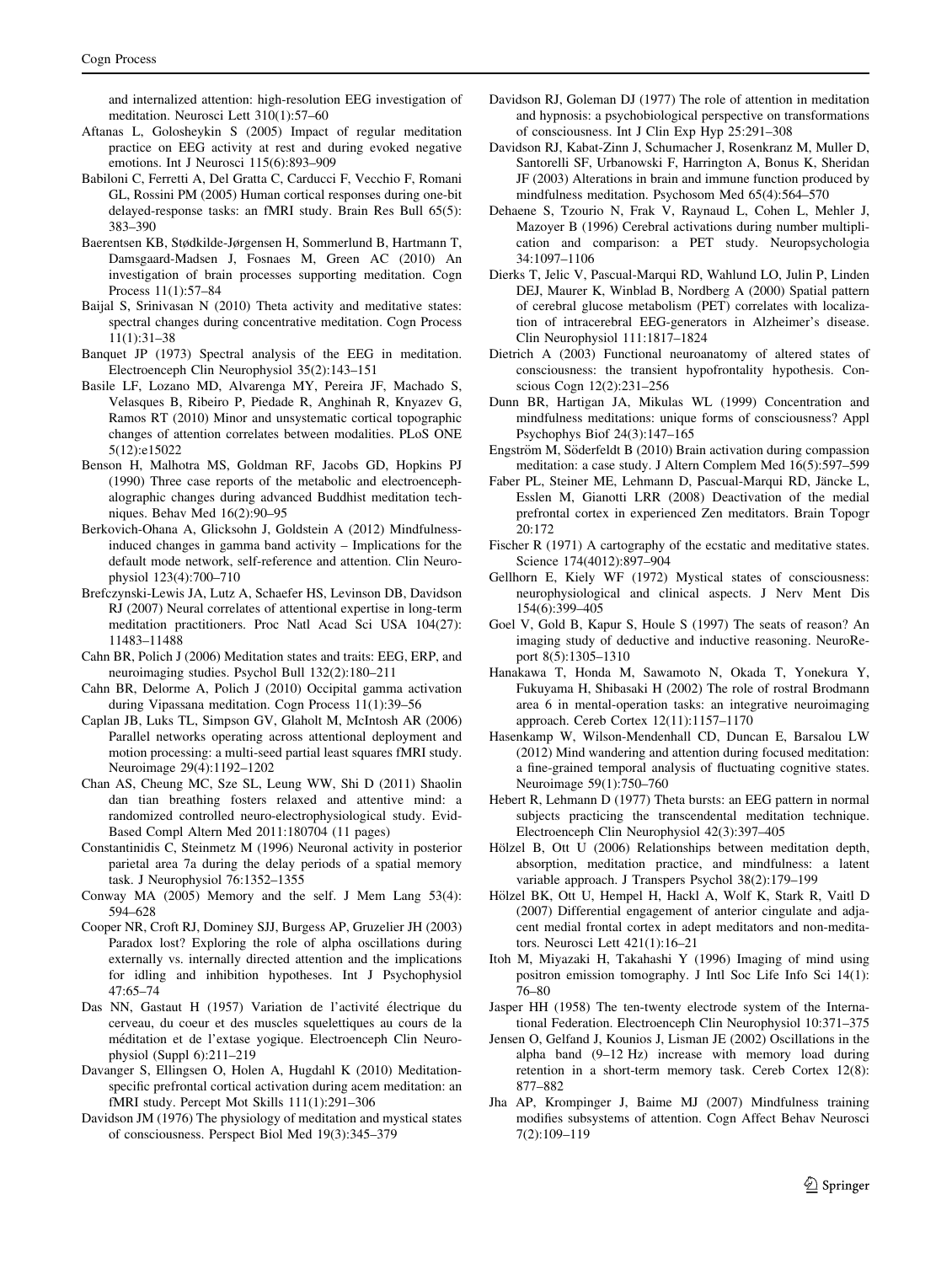- <span id="page-9-0"></span>Jovicich J, Peters RL, Koch C, Braun J, Chang L, Ernst T (2001) Brain areas specific for attentional load in a motion-tracking task. J Cogn Neurosci 13(8):1048–1058
- Kabat-Zinn J (1982) An outpatient program in behavioral medicine for chronic pain patients based on the practice of mindfulness meditation: theoretical considerations and preliminary results. Gen Hosp Psychiatry 4(1):33–47
- Kasamatsu A, Hirai T (1966) An electroencephalographic study on the Zen meditation (Zazen). Folia Psychiatrica et Neurologica Japonica 20:315–336
- Kihlstrom JF, Beer JS, Klein SB (2003) Self and identity as memory. In: Leary MR, Tangney J (eds) Handbook of self and identity. Guilford Press, New York, pp 68–90
- Kisley MA, Cornwell ZM (2006) Gamma and beta neural activity evoked during a sensory gating paradigm: effects of auditory, somatosensory and cross-modal stimulation. Clin Neurophysiol 117(11):2549–2563
- Klimesch W (1999) EEG alpha and theta oscillations reflect cognitive and memory performance: a review and analysis. Brain Res Brain Res Rev 29(2–3):169–195
- Kubicki S, Herrmann WM, Fichte K, Freund G (1979) Reflections on the topics: EEG frequency bands and regulation of vigilance. Pharmacopsychiatry 12:237–245
- Kübler A, Dixon V, Garavan H (2006) Automaticity and reestablishment of executive control-an fMRI study. J Cogn Neurosci 18(8):1331–1342
- Lagopoulos J, Xu J, Rasmussen I, Vik A, Malhi GS, Eliassen CF, Arntsen IE, Saether JG, Hollup S, Holen A, Davanger S, Ellingsen Ø (2009) Increased theta and alpha EEG activity during nondirective meditation. J Altern Complem Med 15(11):1187–1192
- Lavallee CF, Hunter MD, Persinger MA (2011) Intracerebral source generators characterizing concentrative meditation. Cogn Process 12(2):141–150
- Lee MS, Bae BH, Ryu H, Sohn JH, Kim SY, Chung HT (1997) Changes in alpha wave and state anxiety during Chun Do Sun Bup Qi-training in trainees with open eyes. Am J Chinese Med 25:289–299
- Lehmann D, Grass P, Meier B (1995) Spontaneous conscious covert cognition states and brain electric spectral states in canonical correlations. Int J Psychophysiol 19(1):41–52
- Lehmann D, Faber PL, Achermann P, Jeanmonod D, Gianotti LRR, Pizzagalli D (2001) Brain sources of EEG gamma frequency during volitionally meditation-induced, altered states of consciousness, and experience of the self. Psychiatr Res Neuroimaging 108(2):111–121
- Lehmann D, Pascual-Marqui RD, Strik WK, Koenig T (2010) Core networks for visual-concrete and abstract thought content: a brain electric microstate analysis. Neuroimage 49(1):1073–1079
- Lehmann D, Faber PL, Tei S, Pascual-Marqui RD, Milz P, Kochi K (2012) Reduced functional connectivity between cortical sources in five meditation traditions detected with lagged coherence using EEG tomography. Neuroimage 60:1574–1586
- Lloyd D, Morrison I, Roberts N (2006) Role for human posterior parietal cortex in visual processing of aversive objects in peripersonal space. J Neurophysiol 95(1):205–214
- Lopes da Silva F (1991) Neural mechanisms underlying brain waves: from neural membranes to networks. Electroenceph Clin Neurophysiol 79(2):81–93
- Lou HC, Kjaer TW, Friberg L, Wildschiodtz G, Holm S, Nowak M (1999) A 15O-H2O PET study of meditation and the resting state of normal consciousness. Hum Brain Mapp 7(2):98–105
- Luks TL, Simpson GV (2004) Preparatory deployment of attention to motion activates higher order motion-processing brain regions. Neuroimage 22:1515–1522
- Lutz A, Greischar LL, Rawlings NB, Ricard M, Davidson RJ (2004) Long-term meditators self-induce high-amplitude gamma synchrony during mental practice. Proc Natl Acad Sci USA 101(46):16369–16373
- Lutz A, Slagter HA, Dunne JD, Davidson RJ (2008) Attention regulation and monitoring in meditation. Trends Cogn Sci 12:163–169
- Makeig S, Inlow M (1993) Lapses in alertness: coherence of fluctuations in performance and EEG spectrum. Electroenceph Clin Neurophysiol 86(1):23–35
- Mellet E, Tzourio N, Crivello F, Joliot M, Denis M, Mazoyer B (1996) Functional anatomy of spatial imagery generated from verbal instructions. J Neurosci 16:6504–6512
- Mikulas WL (1990) Mindfulness, self-control, and personal growth. In: Kwee MGT (ed) Psychotherapy, meditation, and health. East West Publications, London, pp 151–164
- Minegishi Y, Isotani T, Yoshimura M, Yamada K, Nishida K, Morita S, Saito Y, Irisawa S, Ichikawa M, Kinoshita T, Kihara H (2009) Spatial brain electric activity changes after Kakurin-qigong. In: Kobayashi T, Ozaki I, Nagata K (eds) Brain topography and multimodal imaging. Kyoto University Press, Kyoto, pp 107–108
- Mulert C, Jäger L, Schmitt R, Bussfeld P, Pogarell O, Möller HJ, Juckel G, Hegerl U (2004) Integration of fMRI and simultaneous EEG: towards a comprehensive understanding of localization and time-course of brain activity in target detection. Neuroimage 22:83–94
- Murata T, Koshino Y, Omori M, Murata I, Nishio M, Sakamoto K, Horie T, Isaki K (1994) Quantitative EEG Study on Zen Meditation (Zazen). Jpn J Psychiat Neurol 48(4):881–890
- Newberg AB, Iversen J (2003) The neural basis of the complex mental task of meditation: neurotransmitter and neurochemical considerations. Med Hypotheses 61(2):282–291
- Newberg A, Alavi A, Baime M, Pourdehnad M, Santanna J, d'Aquili E (2001) The measurement of regional cerebral blood flow during the complex cognitive task of meditation: a preliminary SPECT study. Psychiatry Res 106(2):113–122
- Nichols TE, Holmes AP (2002) Nonparametric permutation tests for functional neuroimaging: a primer with examples. Hum Brain Mapp 15:1–25
- Niedermeyer E, Lopes da Silva F (2005) Electroencephalography: basic principles, clinical applications, and related fields, 5th edn. Lippincott Williams Wilkins, Philadelphia
- Okuda J, Fujii T, Yamadori A, Kawashima R, Tsukiura T, Ohtake H, Fukatsu R, Suzuki K, Itoh M, Fukuda H (2000) Retention of words in long-term memory: a functional neuroanatomical study with PET. NeuroReport 11(2):323–328
- Palva S, Palva JM (2007) New vistas for alpha-frequency band oscillations. Trends Neurosci 30(4):150–158
- Pan W, Zhang L, Xia Y (1994) The difference in EEG theta waves between concentrative and non-concentrative Qigong states—a power spectrum and topographic mapping study. J Trad Chin Med 14(3):212–218
- Pascual-Marqui RD (2002) Standardized low-resolution brain electromagnetic tomography (sLORETA): technical details. Methods Find Exp Clin Pharmacol 24(Suppl D):5–12
- Pascual-Marqui RD, Michel CM, Lehmann D (1994) Low resolution electromagnetic tomography: a new method for localizing electrical activity in the brain. Int J Psychophysiol 18(1):49–65
- Pascual-Marqui RD, Lehmann D, Koenig T, Kochi K, Merlo MC, Hell D, Koukkou M (1999) Low resolution brain electromagnetic tomography (LORETA) functional imaging in acute, neuroleptic-naive, first-episode, productive schizophrenia. Psychiatry Res 90(3):169–179
- Pascual-Marqui RD, Esslen M, Kochi K, Lehmann D (2002) Functional imaging with low-resolution brain electromagnetic